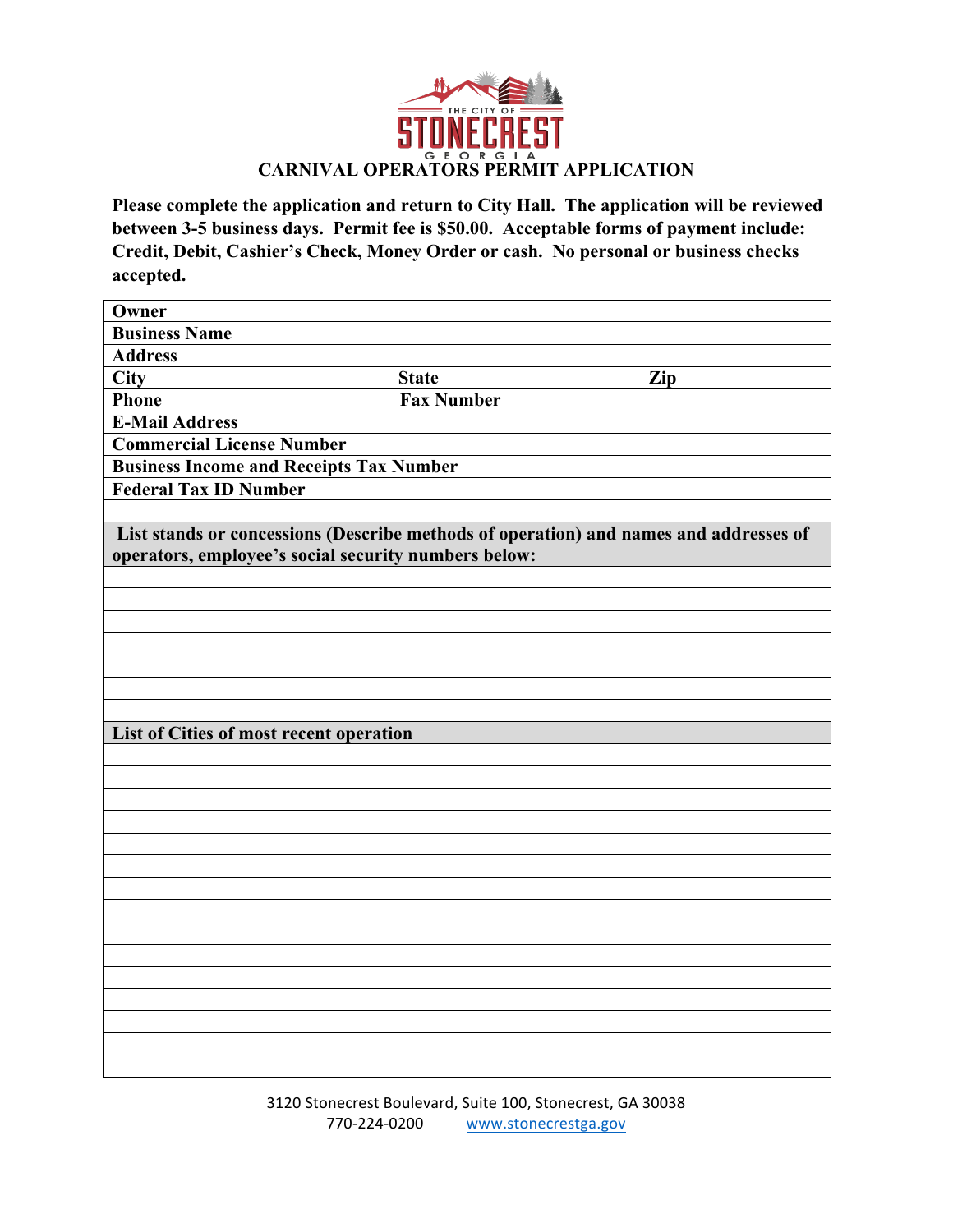

| Has any city refused or revoked you license                             |  |  |  |  |
|-------------------------------------------------------------------------|--|--|--|--|
| Yes (if "yes" list name, City state and Date)<br>$\mathbf{N}\mathbf{0}$ |  |  |  |  |
|                                                                         |  |  |  |  |
|                                                                         |  |  |  |  |
|                                                                         |  |  |  |  |
|                                                                         |  |  |  |  |
|                                                                         |  |  |  |  |
|                                                                         |  |  |  |  |
|                                                                         |  |  |  |  |
|                                                                         |  |  |  |  |
|                                                                         |  |  |  |  |
|                                                                         |  |  |  |  |
|                                                                         |  |  |  |  |
|                                                                         |  |  |  |  |
|                                                                         |  |  |  |  |
|                                                                         |  |  |  |  |
| List and describe types of rides                                        |  |  |  |  |
|                                                                         |  |  |  |  |
|                                                                         |  |  |  |  |
|                                                                         |  |  |  |  |
|                                                                         |  |  |  |  |
|                                                                         |  |  |  |  |
|                                                                         |  |  |  |  |
|                                                                         |  |  |  |  |
|                                                                         |  |  |  |  |
|                                                                         |  |  |  |  |
|                                                                         |  |  |  |  |
|                                                                         |  |  |  |  |
|                                                                         |  |  |  |  |
|                                                                         |  |  |  |  |
|                                                                         |  |  |  |  |
|                                                                         |  |  |  |  |
|                                                                         |  |  |  |  |
|                                                                         |  |  |  |  |
|                                                                         |  |  |  |  |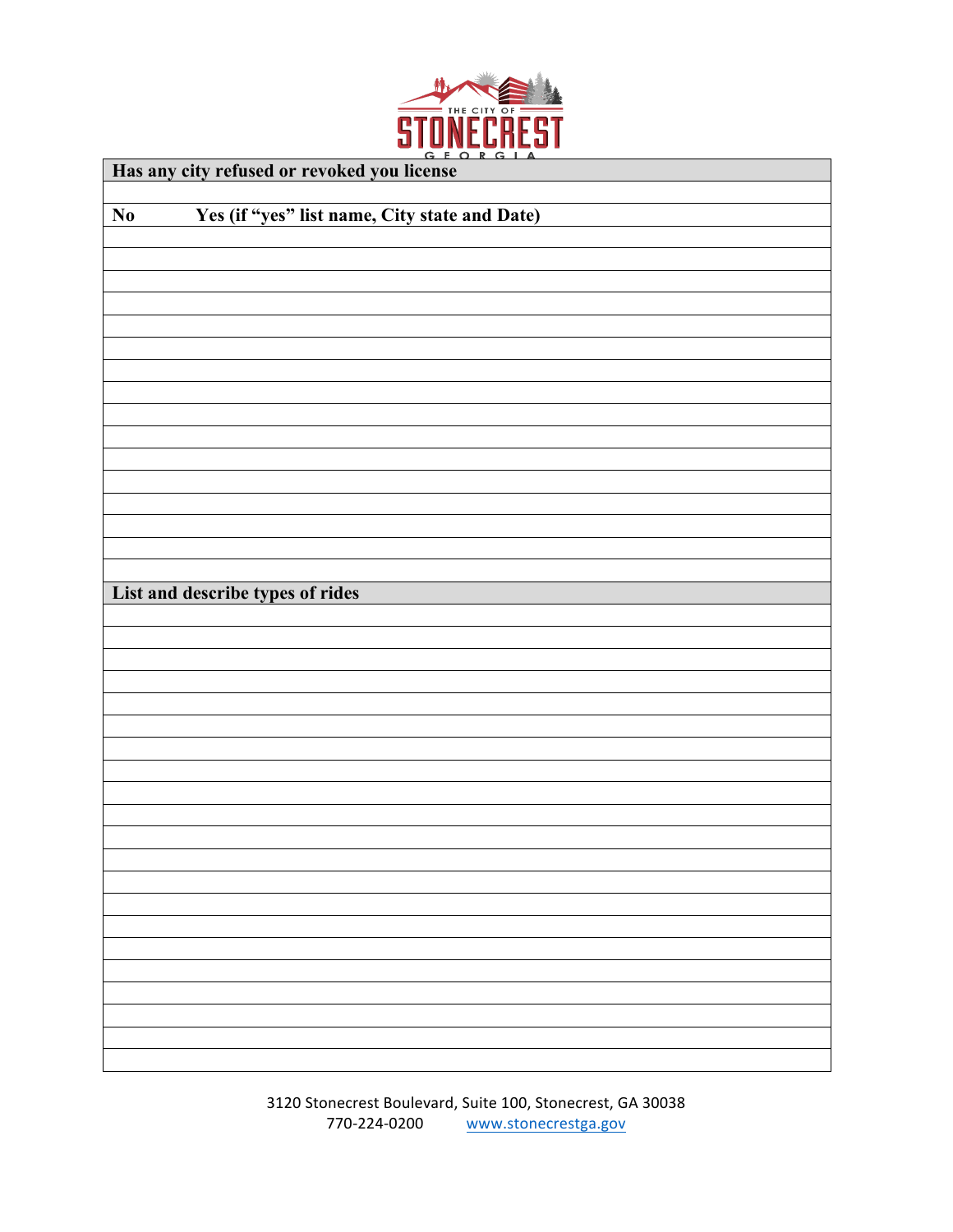

## **HOW TO COMPLETE THIS FORM**

- 1. **NAME OF OWNER**—Fill in the name of the person, corporation or partnership to whom the license should be issued. Full names must be used. Initials and a last name cannot be accepted.
- **2. TELEPHONE NUMBERS—**Fill in the daytime (9-5 PM) telephone number of a real person who is responsible for and fully knowledgeable of the details of the licensed activity. PHONE NUMBER **MUST BE FILLED IN OR THE APPLICATION CANNOT BE PROCESSED.**
- 3. **BUSINESS INCOME AND RECEIPTSTAX NUMBER**—This is a number assigned by the Georgia Revenue Department to identify tax accounts. If you have other licenses from the City the one tax number serves for all. If you have a never had a number assigned, leave blank if you are applying for one as part of the application.
- 4. LICENSEE FEDEREAL TAX IDENTIFICATION NUMBER—For individuals it is the same as your Social Security Number. For other taxable or tax-exempt entities, it is a number assigned by the Internal Revenue Services (IRS) for reporting purposes. Your FEDERAL TAX IDENTIFICATION **NUMBER MUST BE FILLED IN OR THE APPLICATION CANNOT BE PROCESSED.**
- **5. PROOF OF LIABILITY INSURANCE—** 6.Public Liability of \$100,00; per accident \$300,000 and Property Damage of \$5,000.
- **6. Temporary Electrical wiring permit required**
- **7. AMUSEMENT ANNUAL (3001)**—Required of anyone conducting any place of amusement or entertainment for profit. List names and home addresses of all officers.
- 8. **AMUSEMENT DEVICES LICENSE (7333)**—Required by any place that keeps or maintains for use by the general public three or more amusement devices for hire. (an amusement device is any coin-operated or mechanical machine or similar equipment which issued by a patron for his or her amusement. Exempt from this license, juke boxes, amusement devices located in establishments regulated by the City of Stonecrest; and vending machines used for dispensing of goods).
	- **1)** Name and home address of owner and applicant
	- 2) Indicate the total number of devices.
- 9. **Sponsor of Carnival**

Submit six (3) copies of the application for Carnival License at least six (6) weeks in advance of the event. PLEASE DO NOT MAIL LICENSE FEE UNTIL YOU RECEIVE NOTICE THAT YOUR **APPLICATION HAS BEEN APPROVED.**